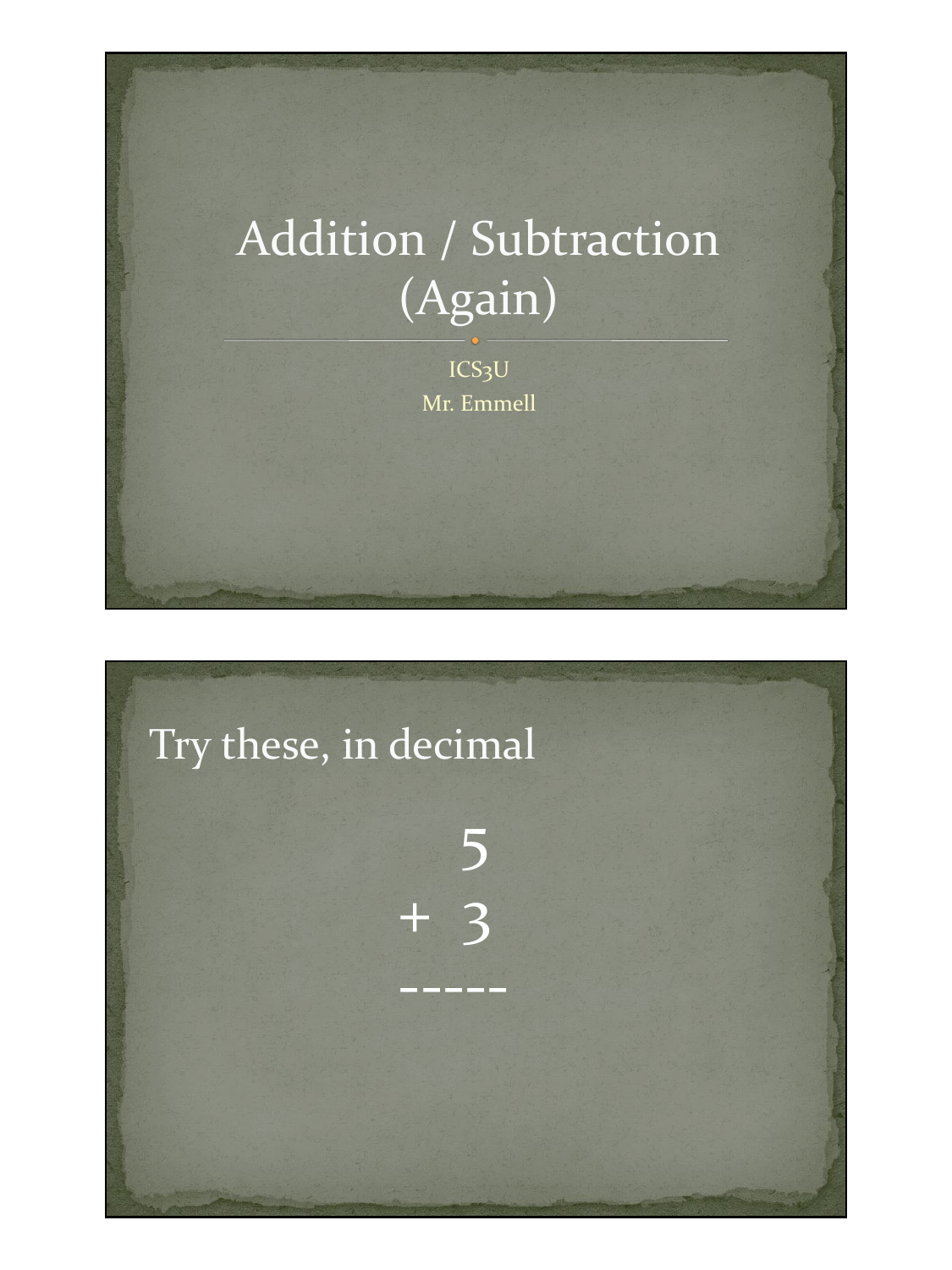

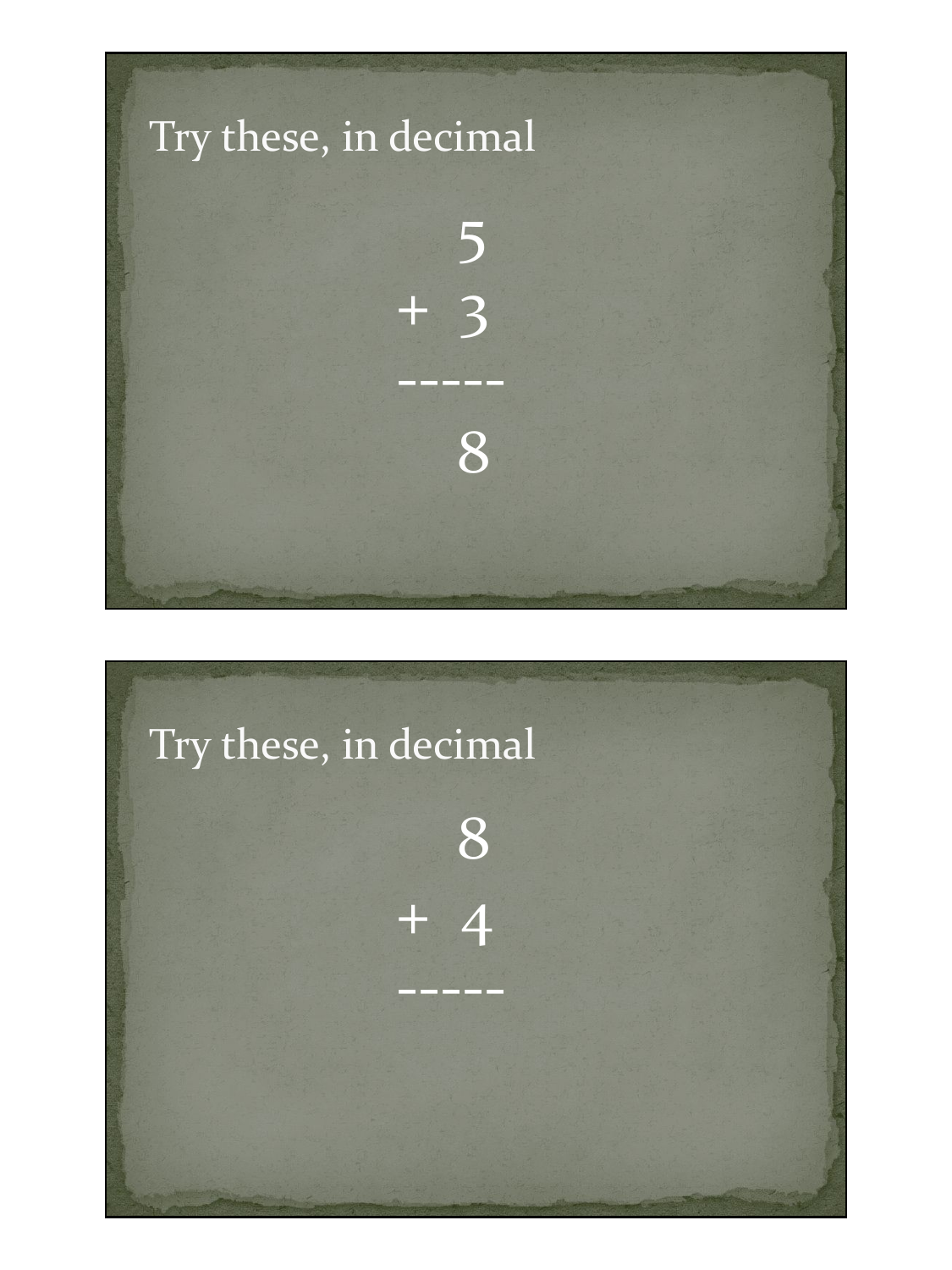

# How did you do that?

When one column overflowed.... It incremented the next column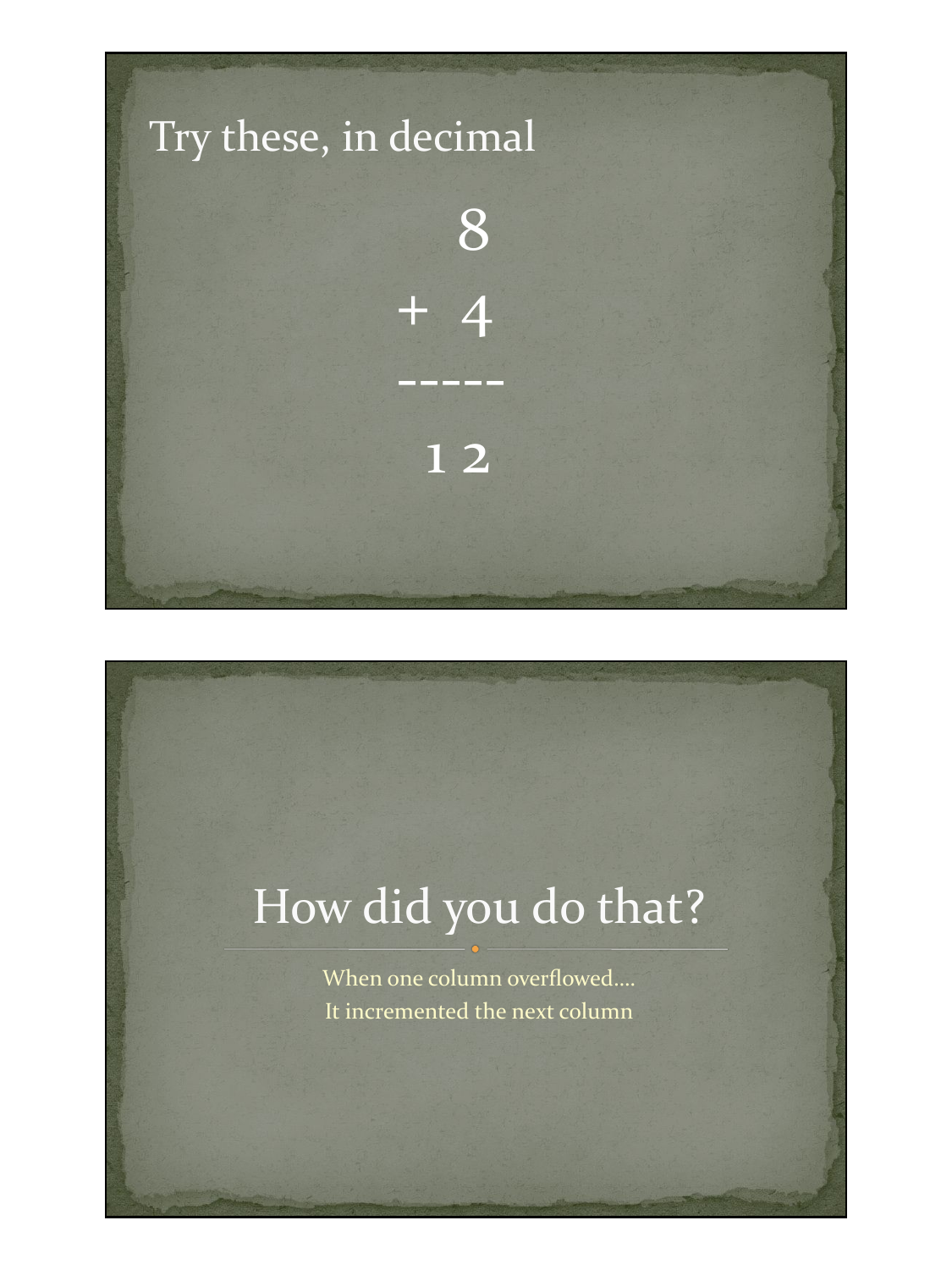## How did you know it overflowed?

When one column… tried to have a higher value than our number system allowed!

#### Then you

- Subtracted ten
- Wrote the remainder
- Added the carry

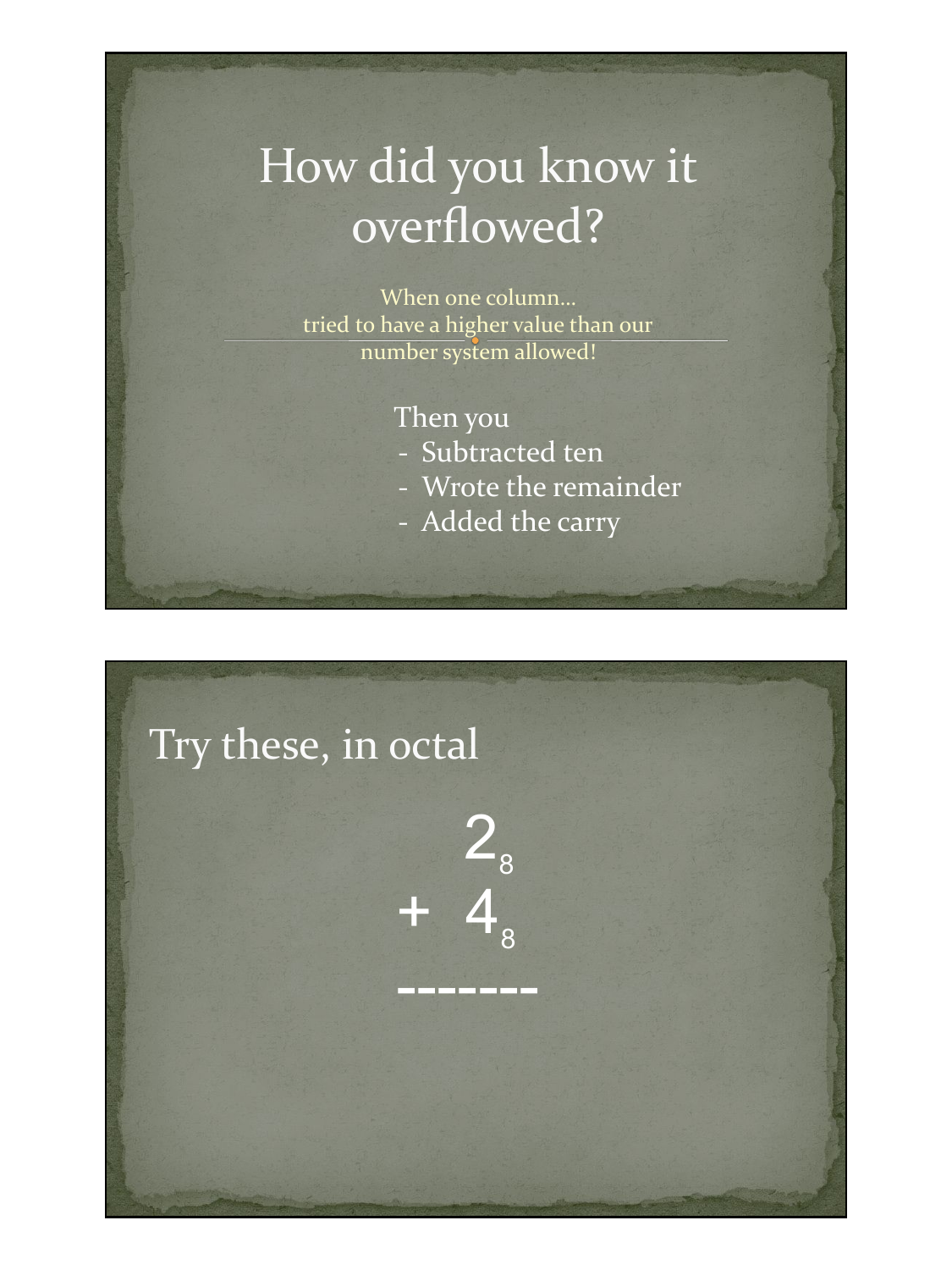

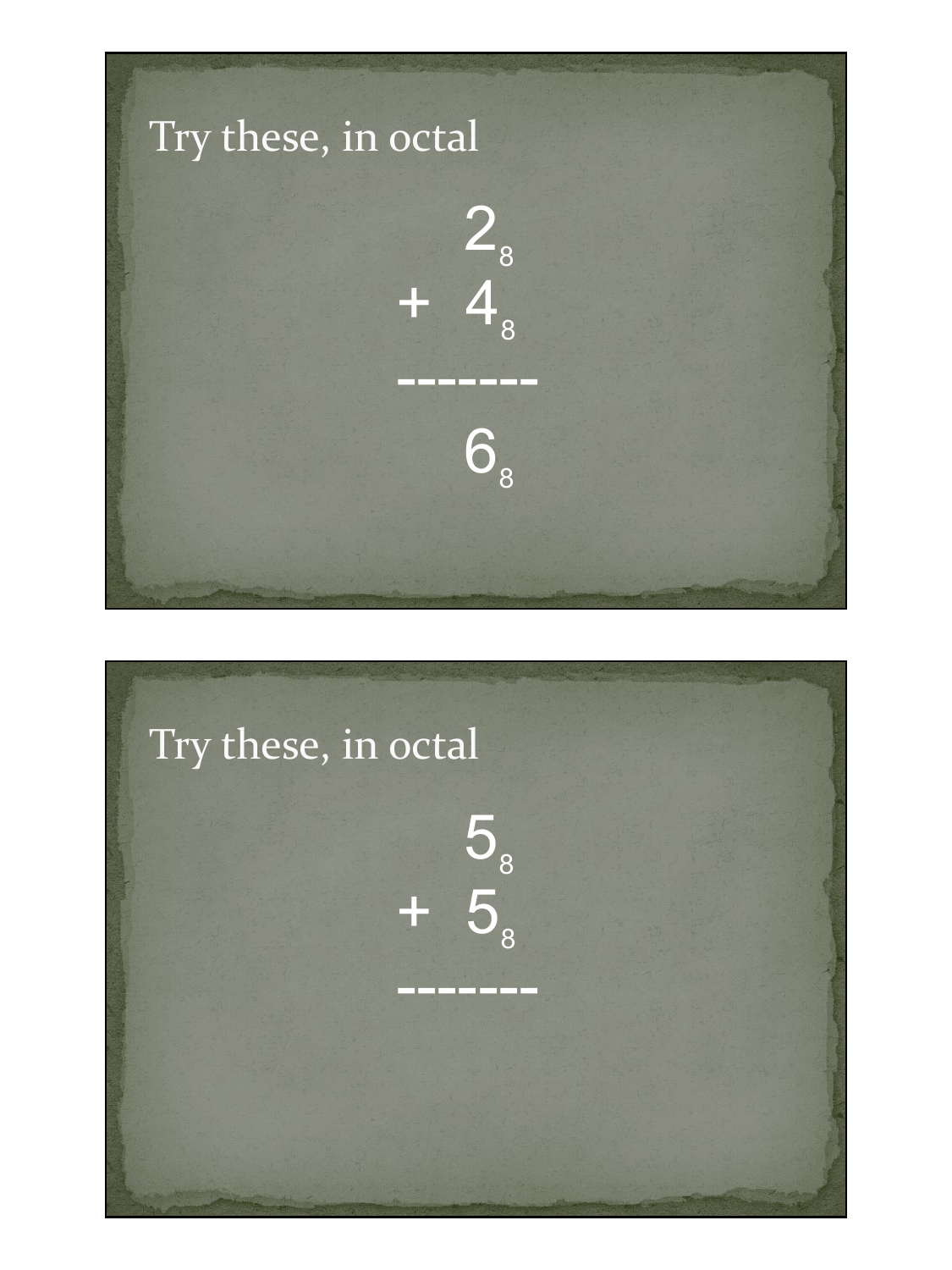

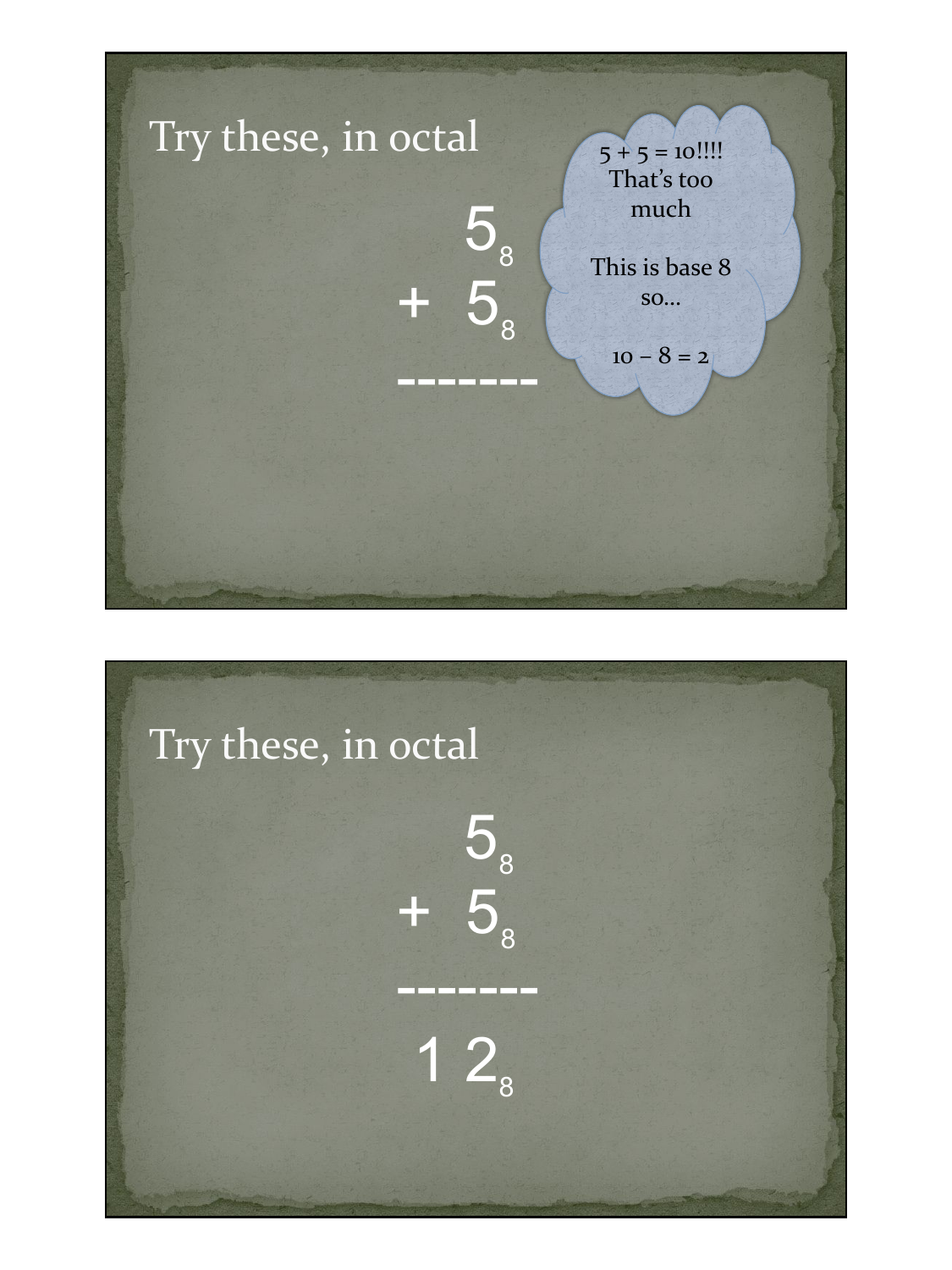

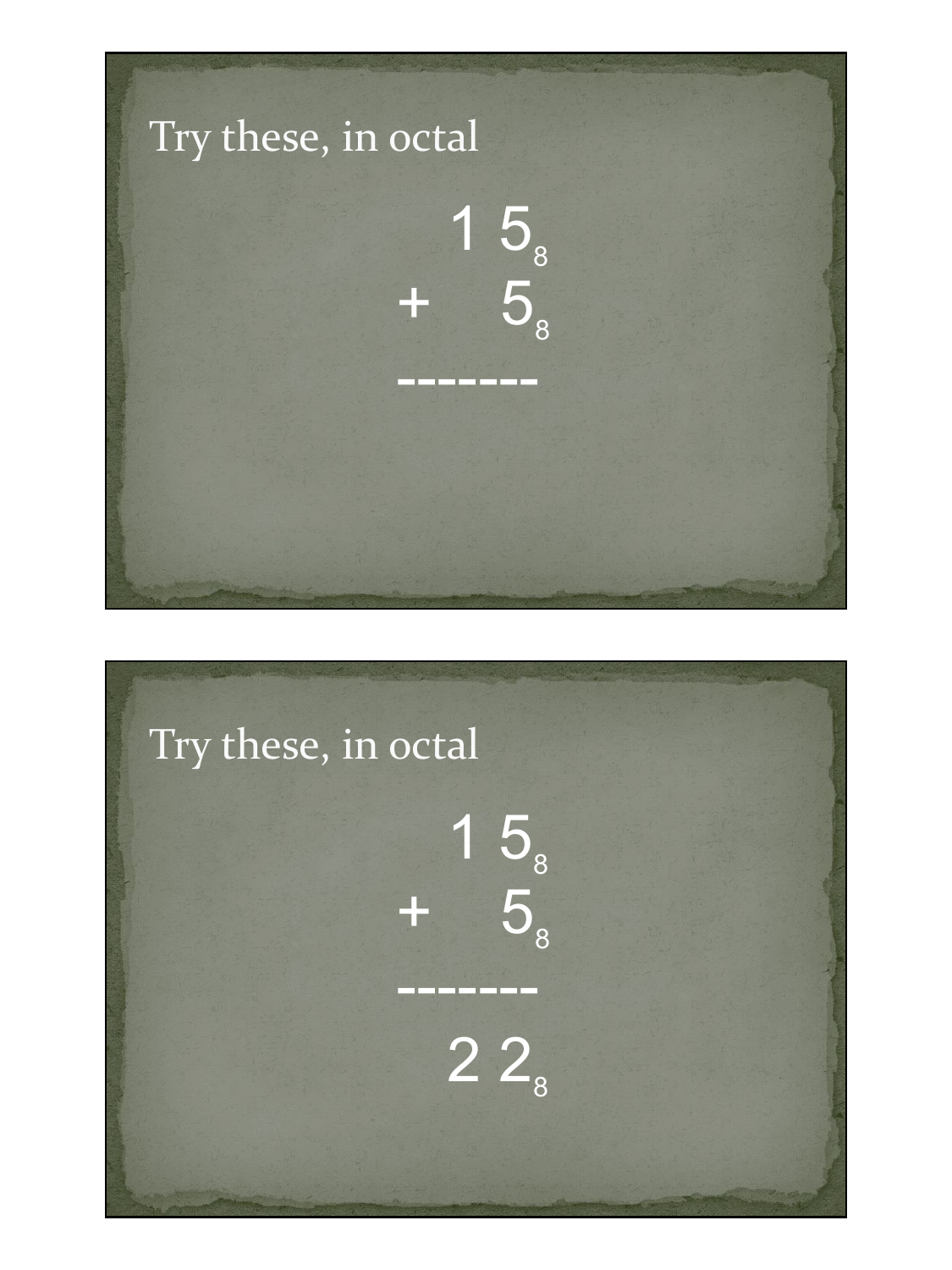

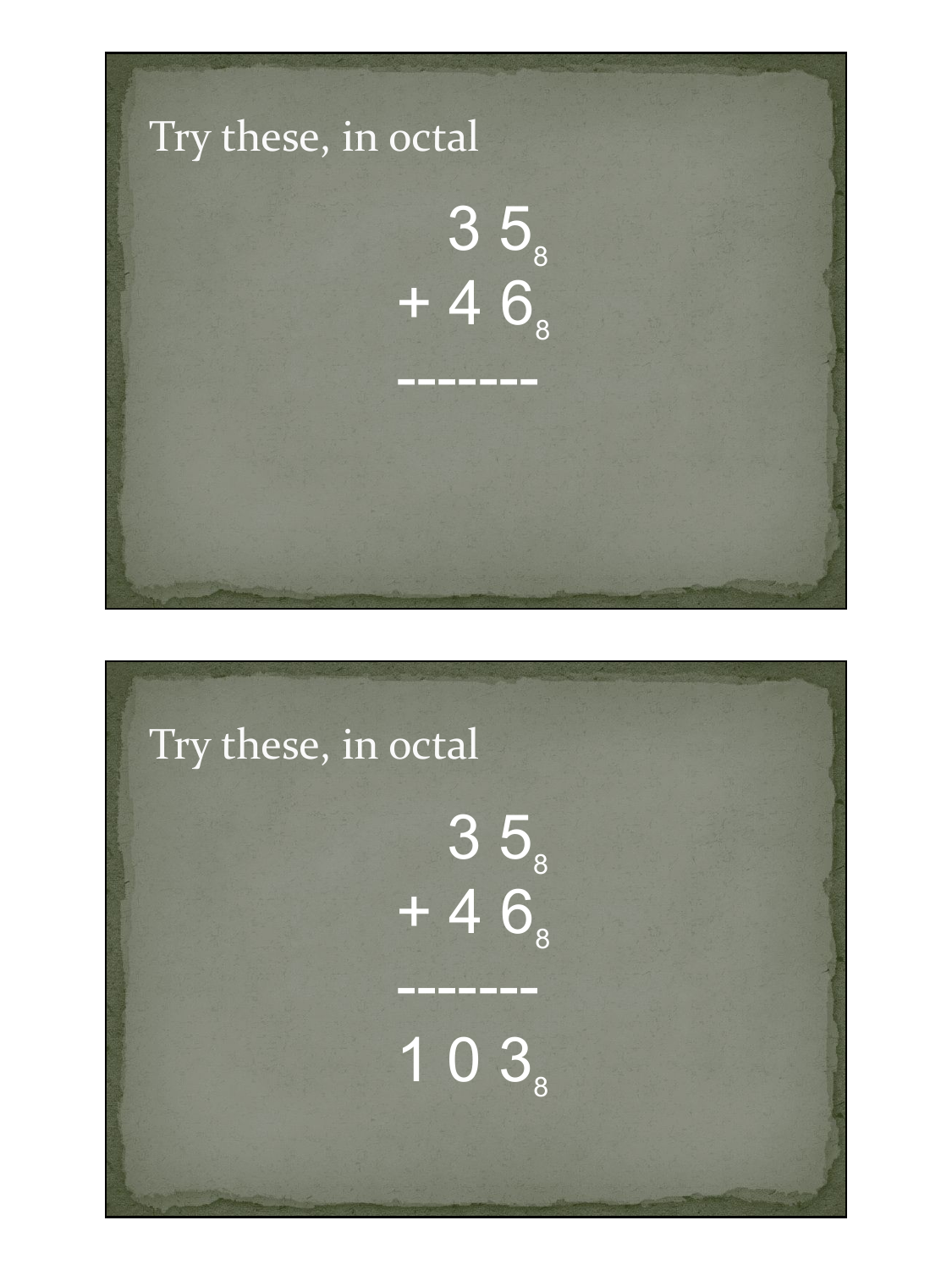

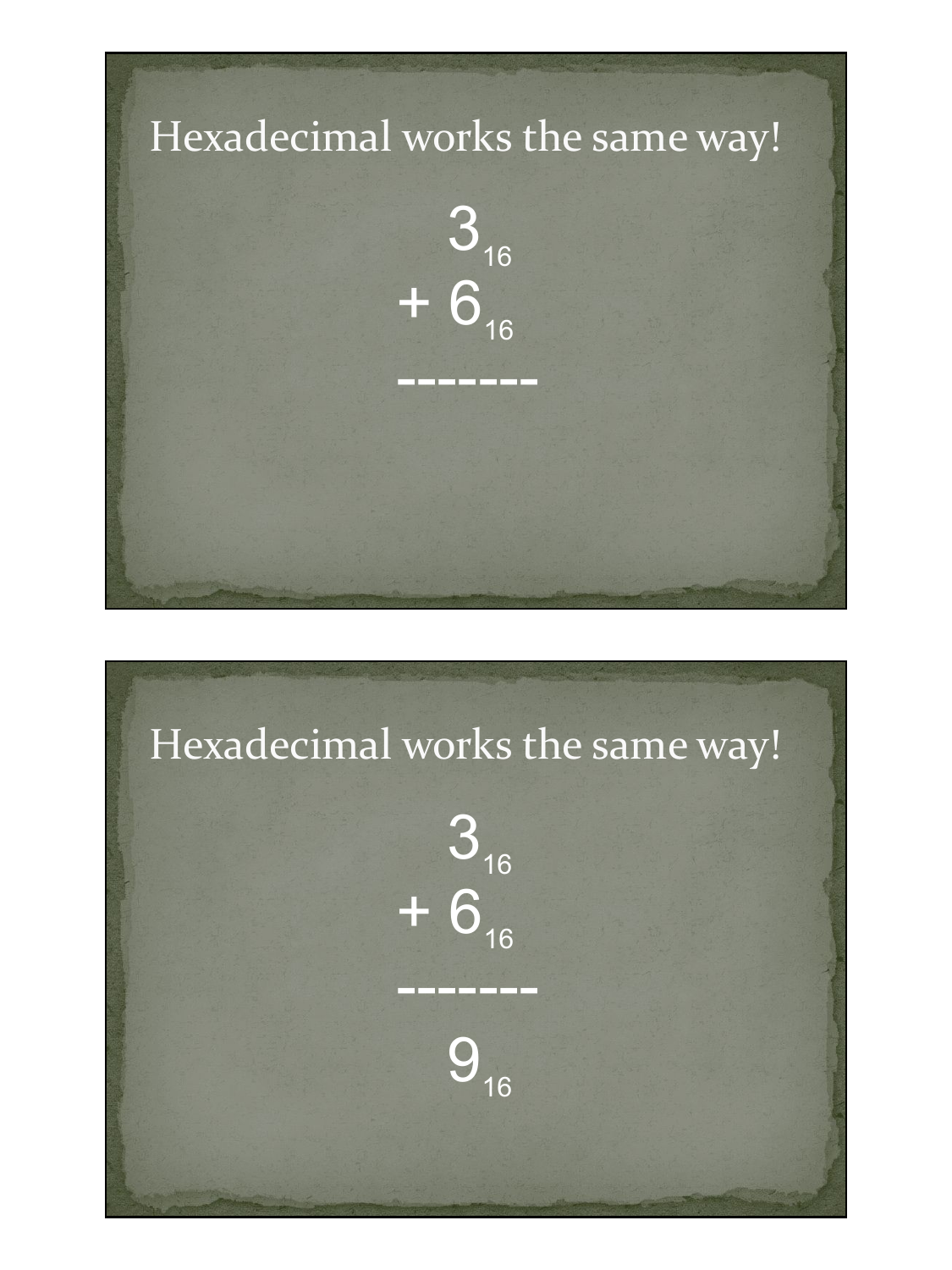

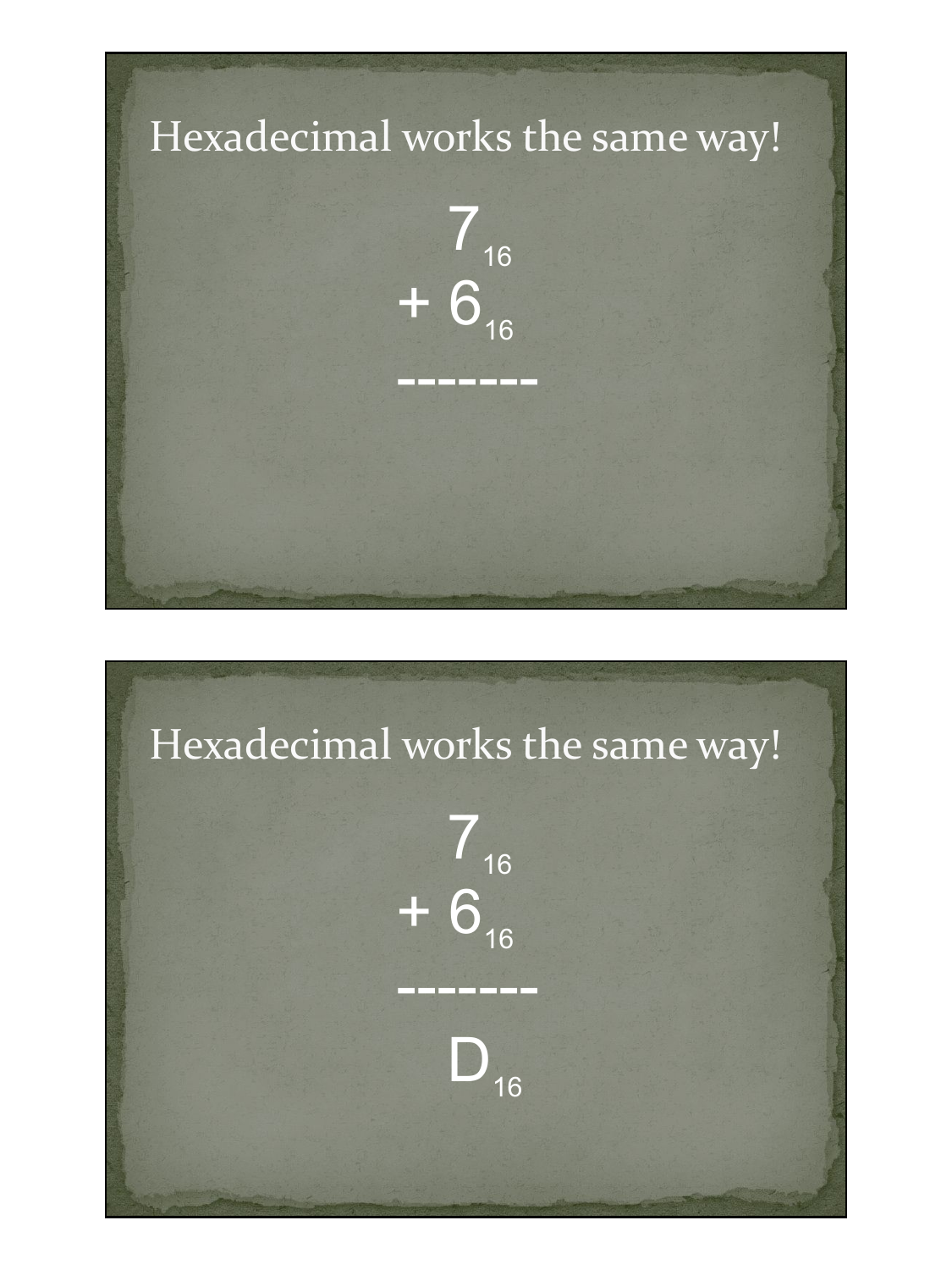

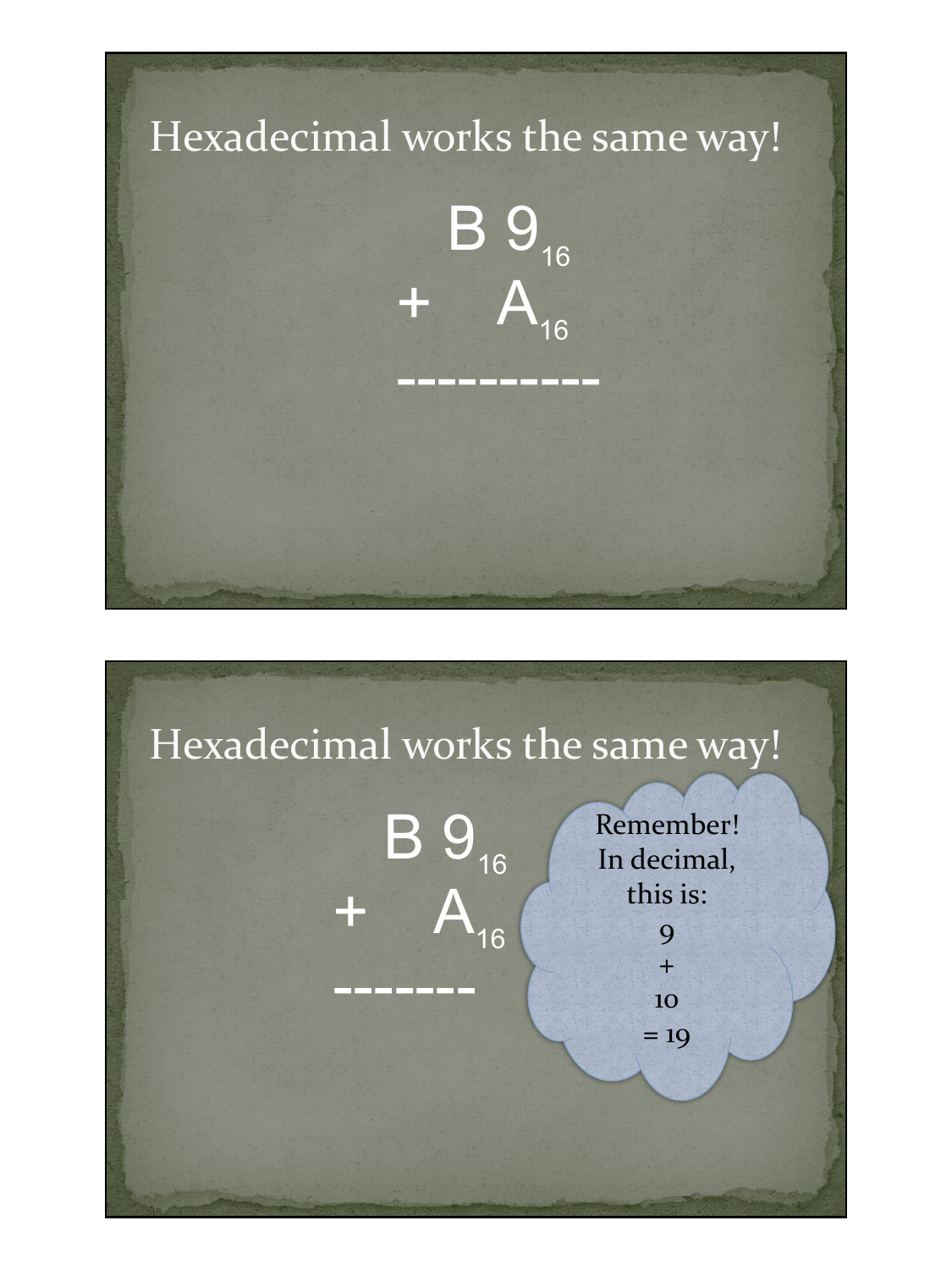

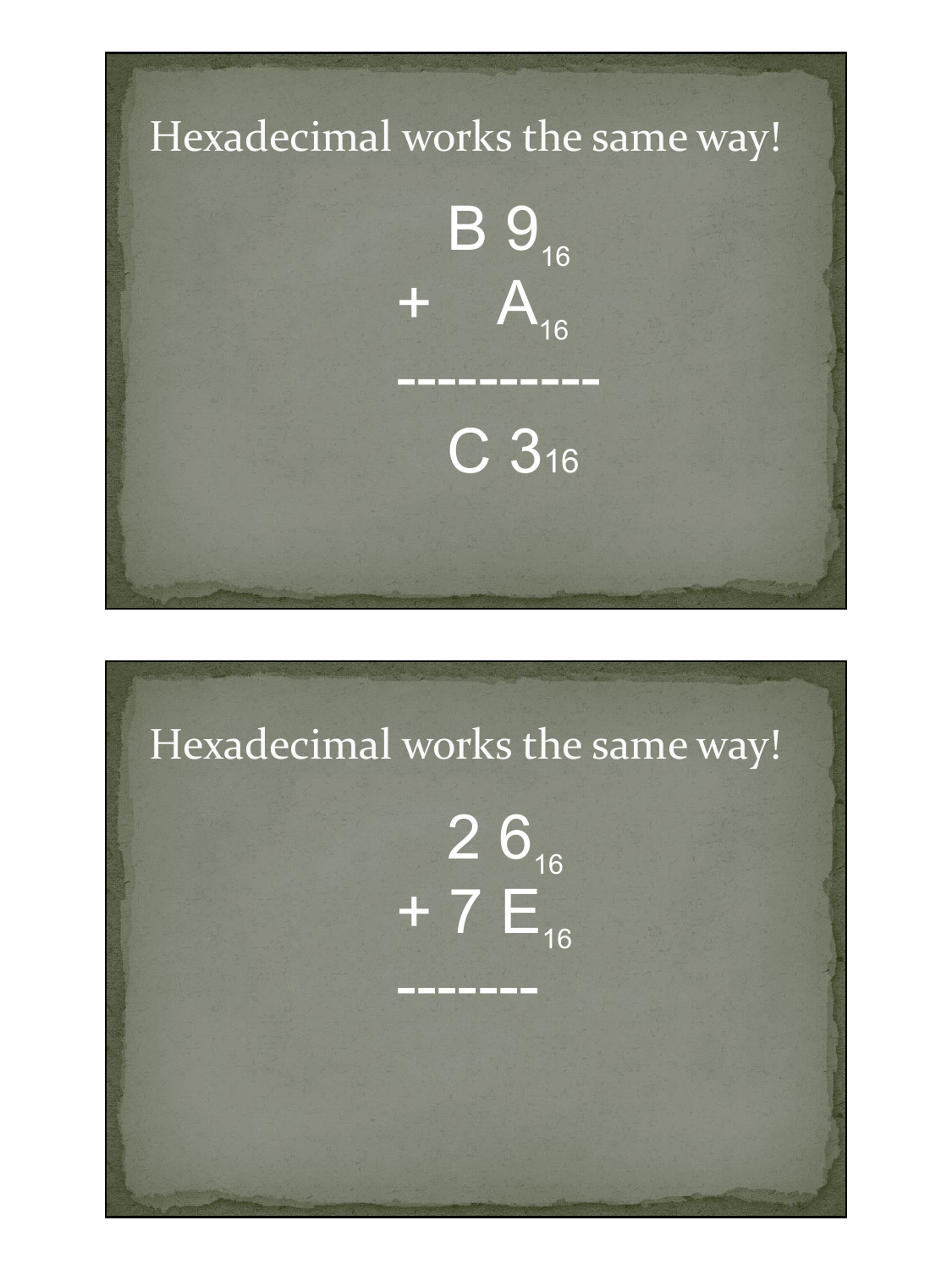

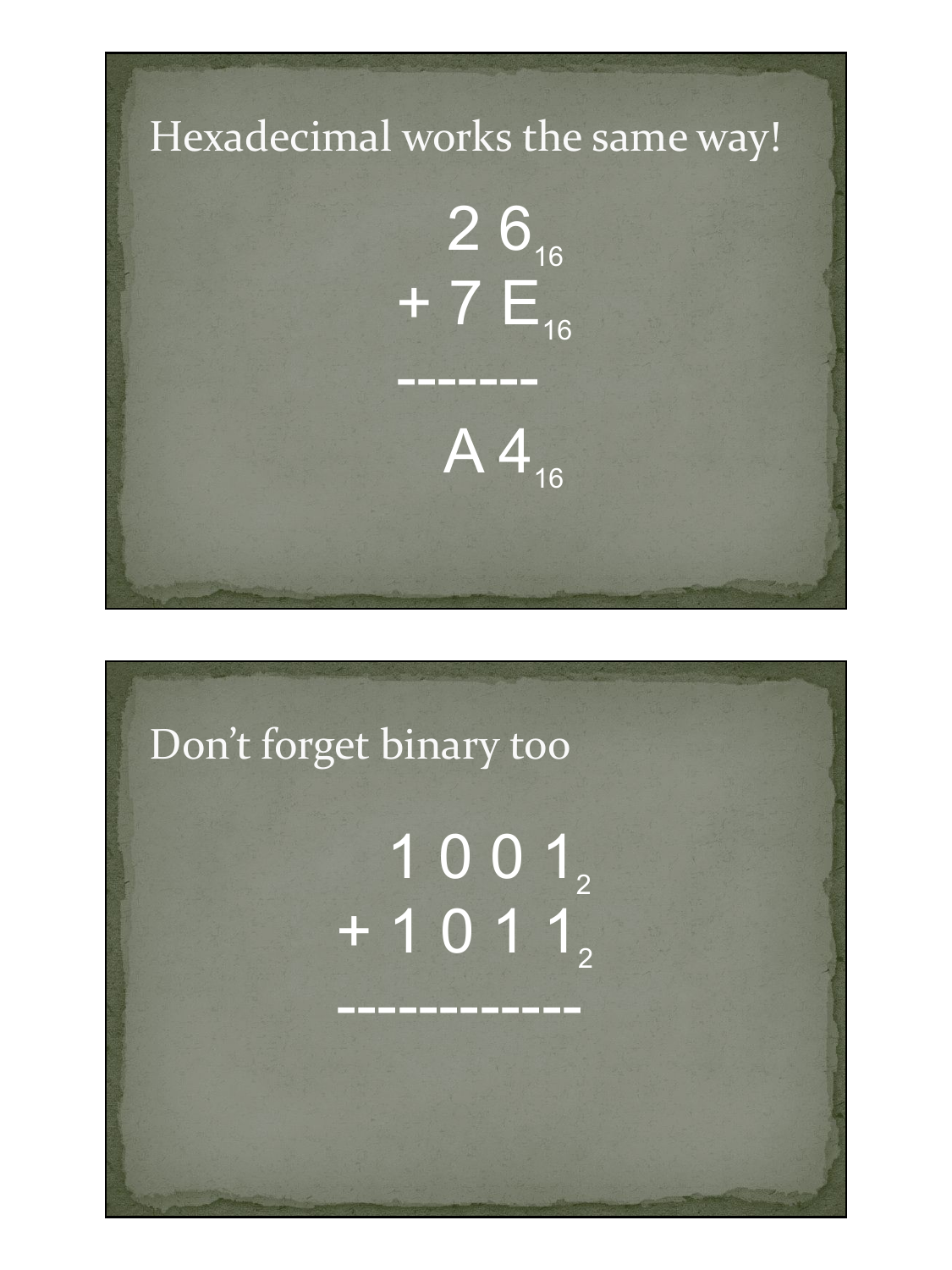

## Now… how about subtraction?

Good news! We can't… Not really. We need to learn about complements first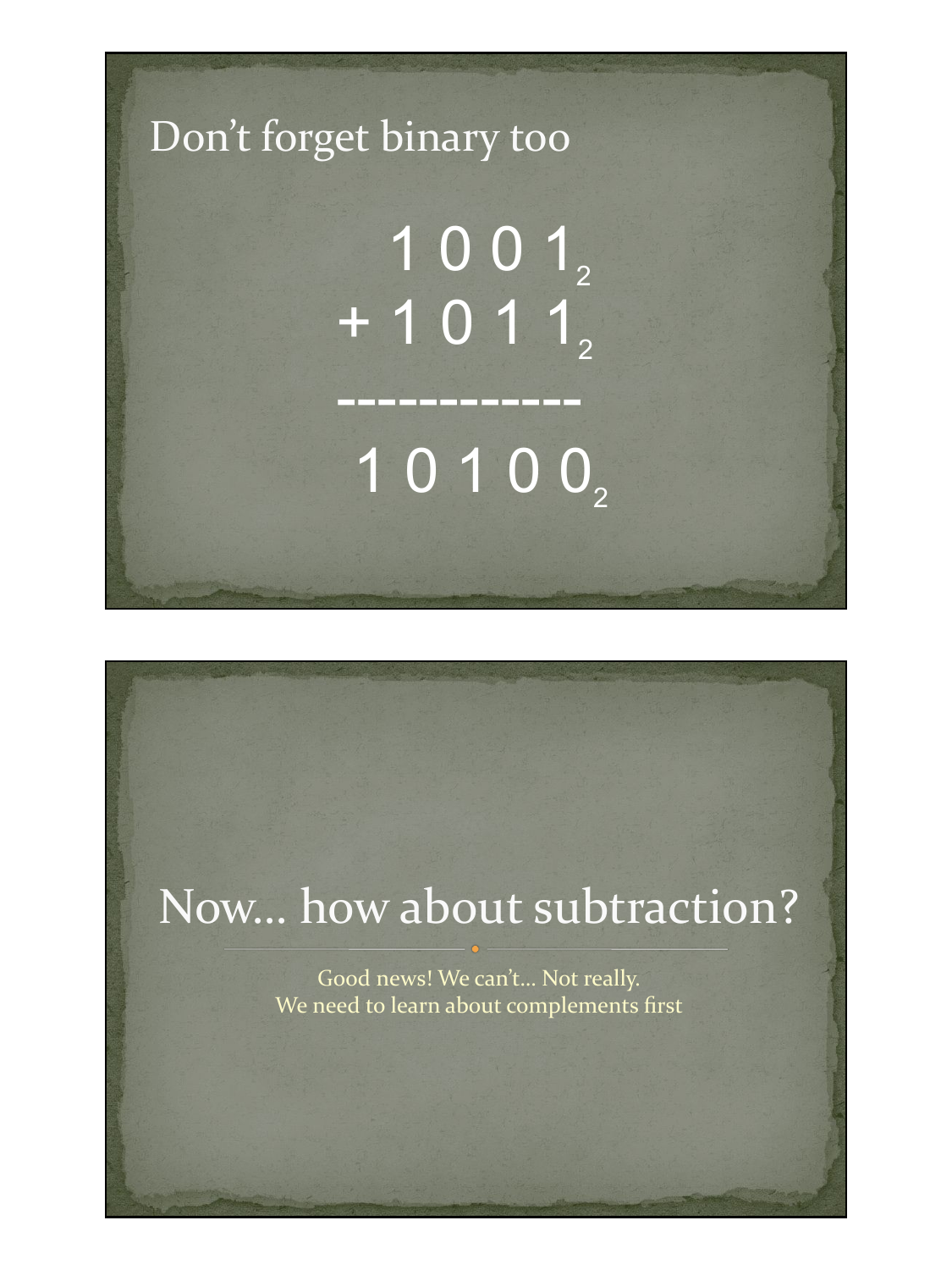

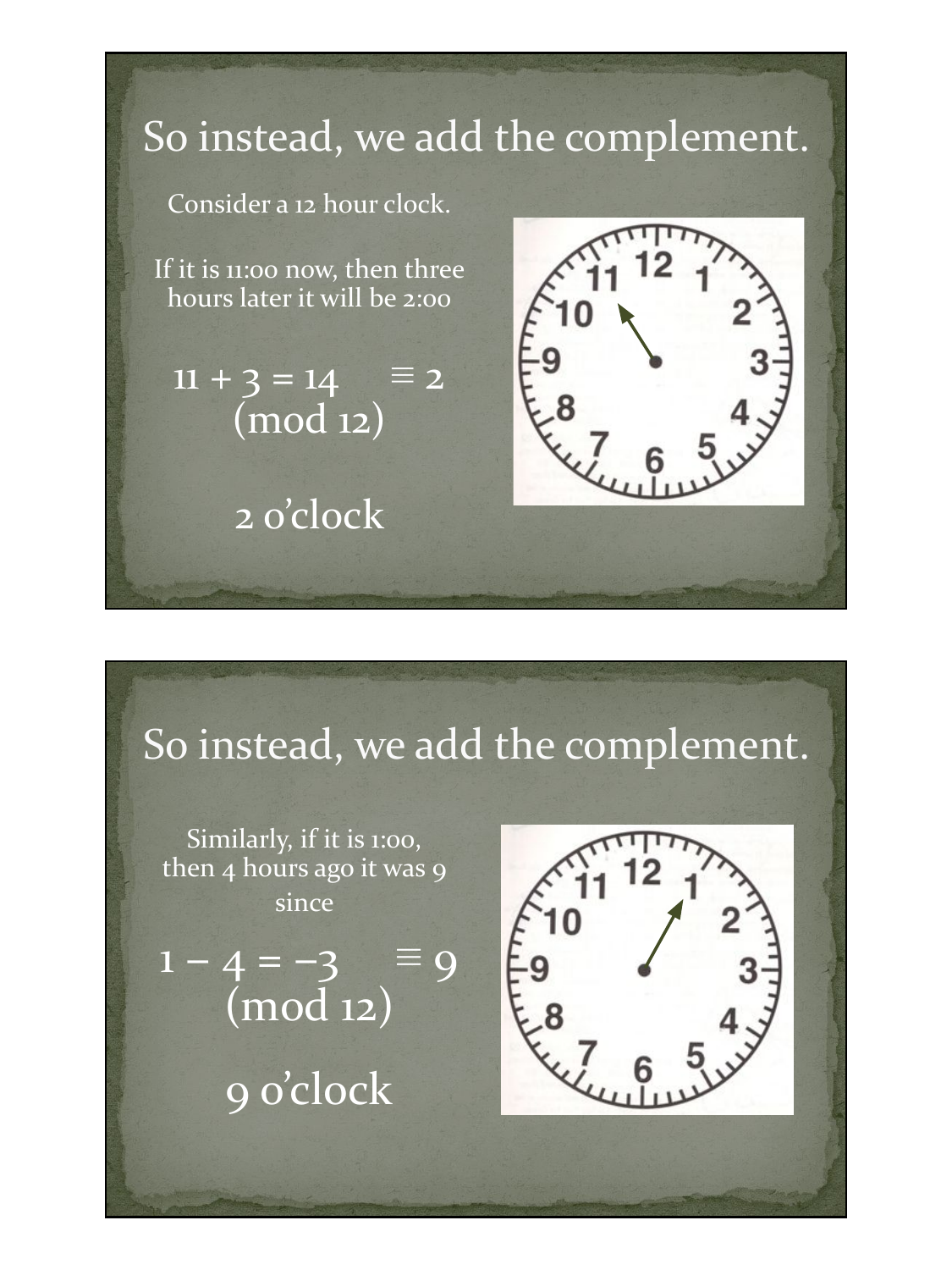### So instead, we add the complement.

Notice that subtracting 4 hours on the clock is the same as *adding* 8 hours (12 – 4).

In particular, we could have computed it as follows:

 $1 - 4 \equiv 1 + 8 = 9 \pmod{12}$ 

#### Binary numbers work the same way

Use an 8-bit number as an example

Those numbers range from 0-255

If we have 255 and add one, then we get zero because it 'cycles back'.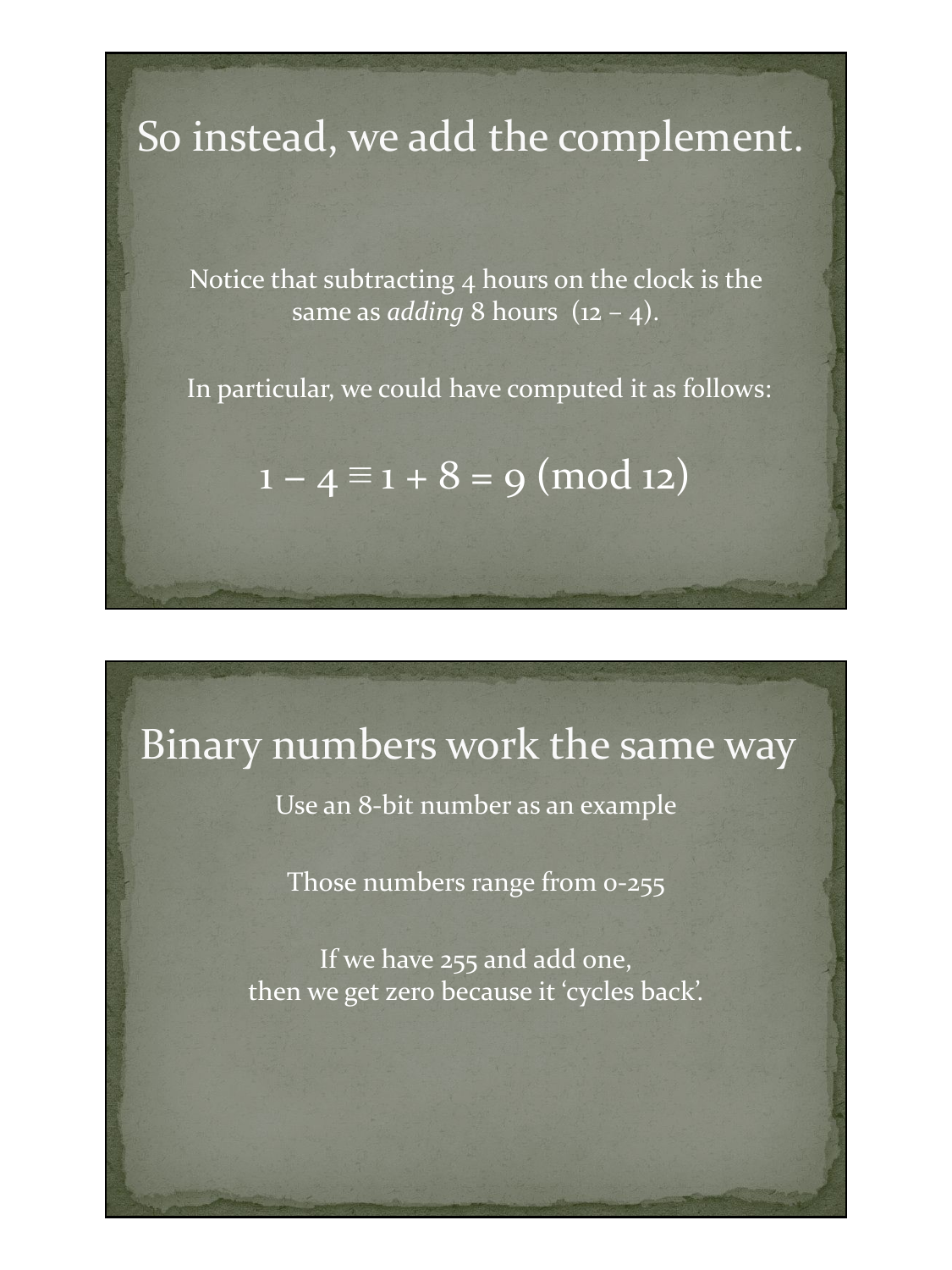## So….?

How do we find the complement for a number in binary?

We know that 200 – 50 is the same as  $200 + (255 - 50)$ (Because we roll over after 255!)

### HOW TO FIND "TWO's COMPLEMENT"

● Define how many bits you are using! 8-bit? ⚫ Always need to have leading zeroes. ⚫ Both numbers must have the same number of bits

⚫ Invert all the bits

⚫ Add one

⚫ BOOM – Two's complement. Add normally using binary addition.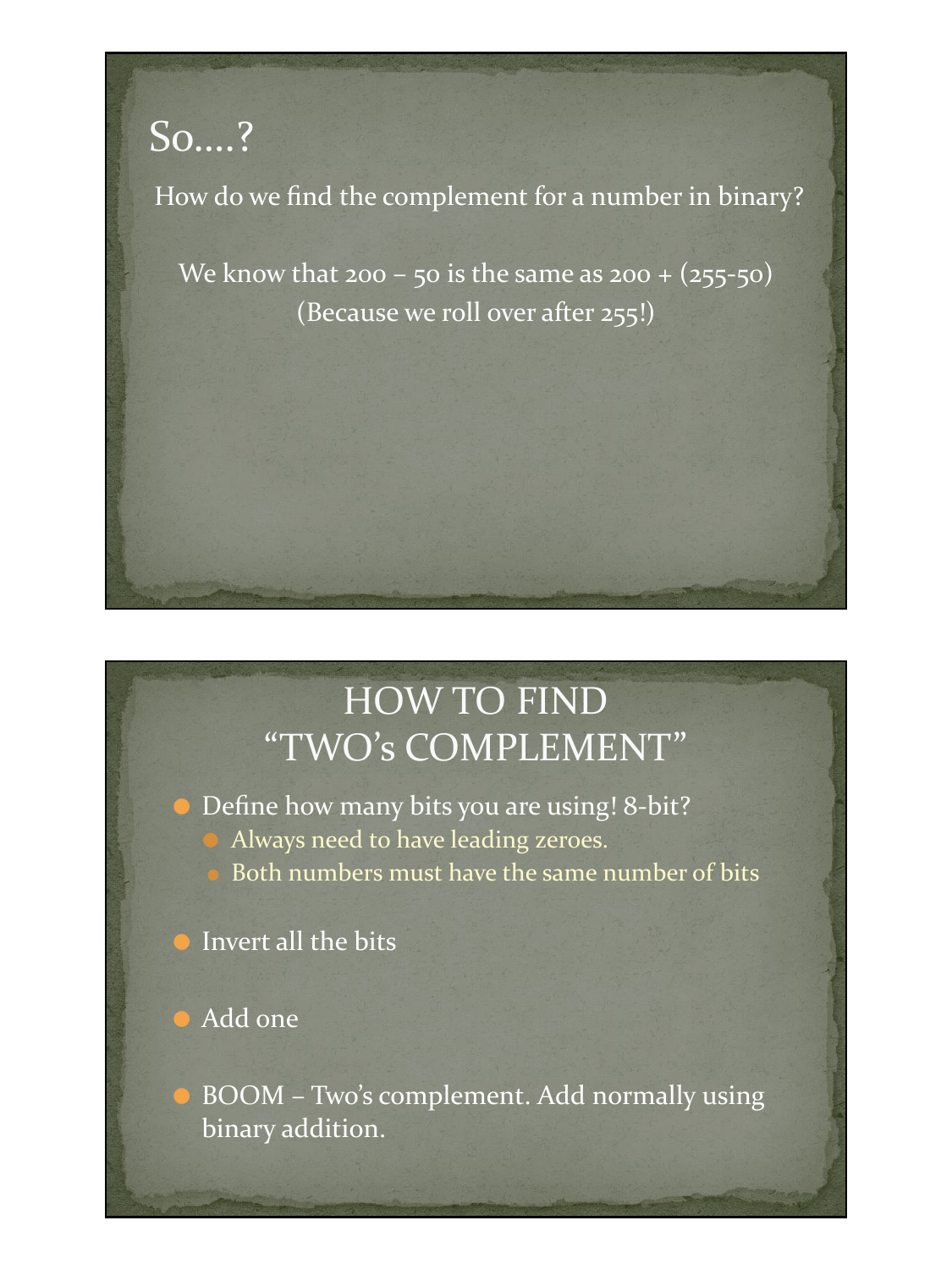

#### $100 - 58 = 42$

Now for this operation, we are really saying:  $100 + (-58) = 42$ 

Let's convert to binary

#### Example



 $100_{10} = 1100100_2$  $100_{10} = 01100100_{2}$ 

Remember! 8-bits

What about -58?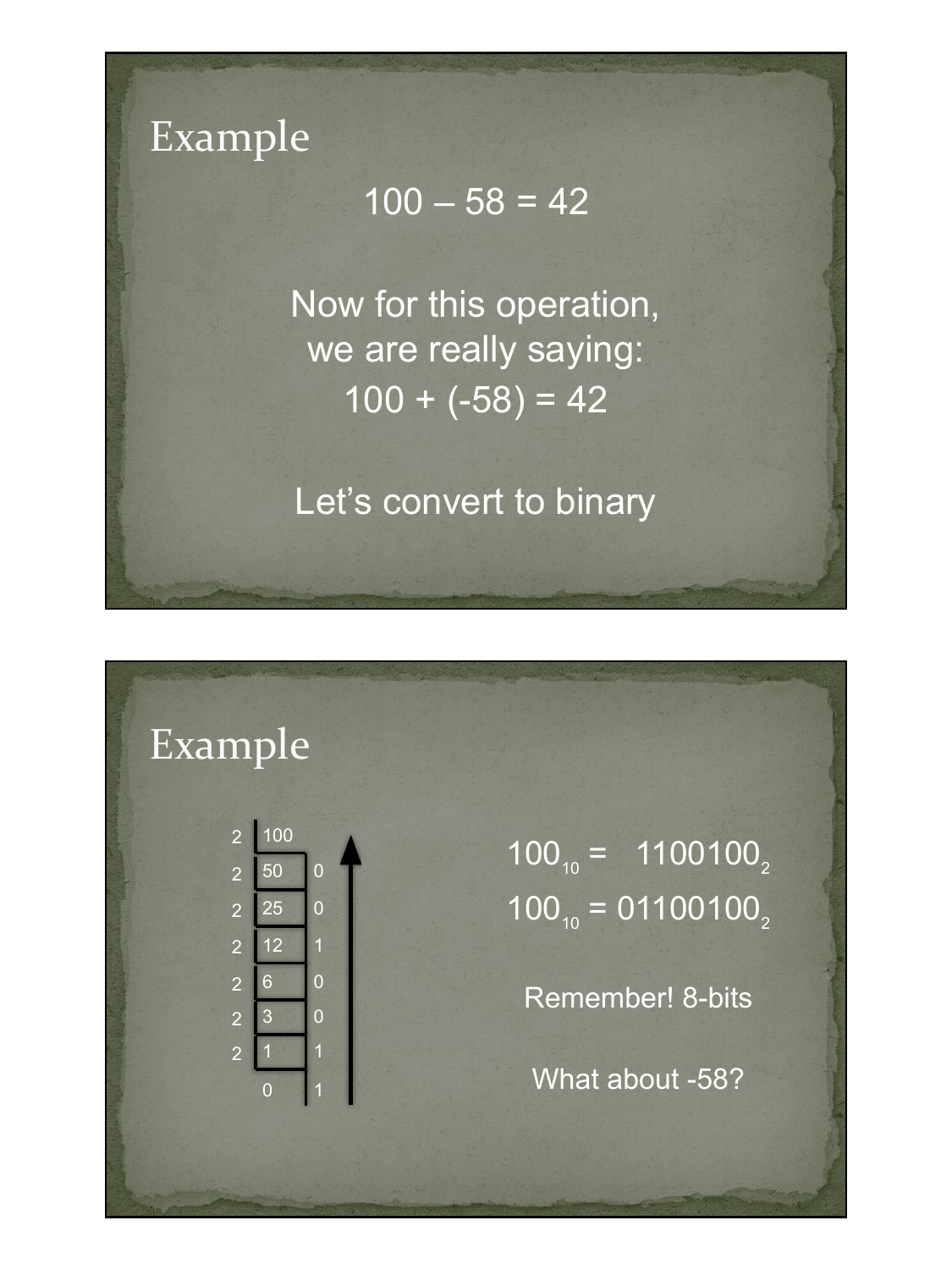

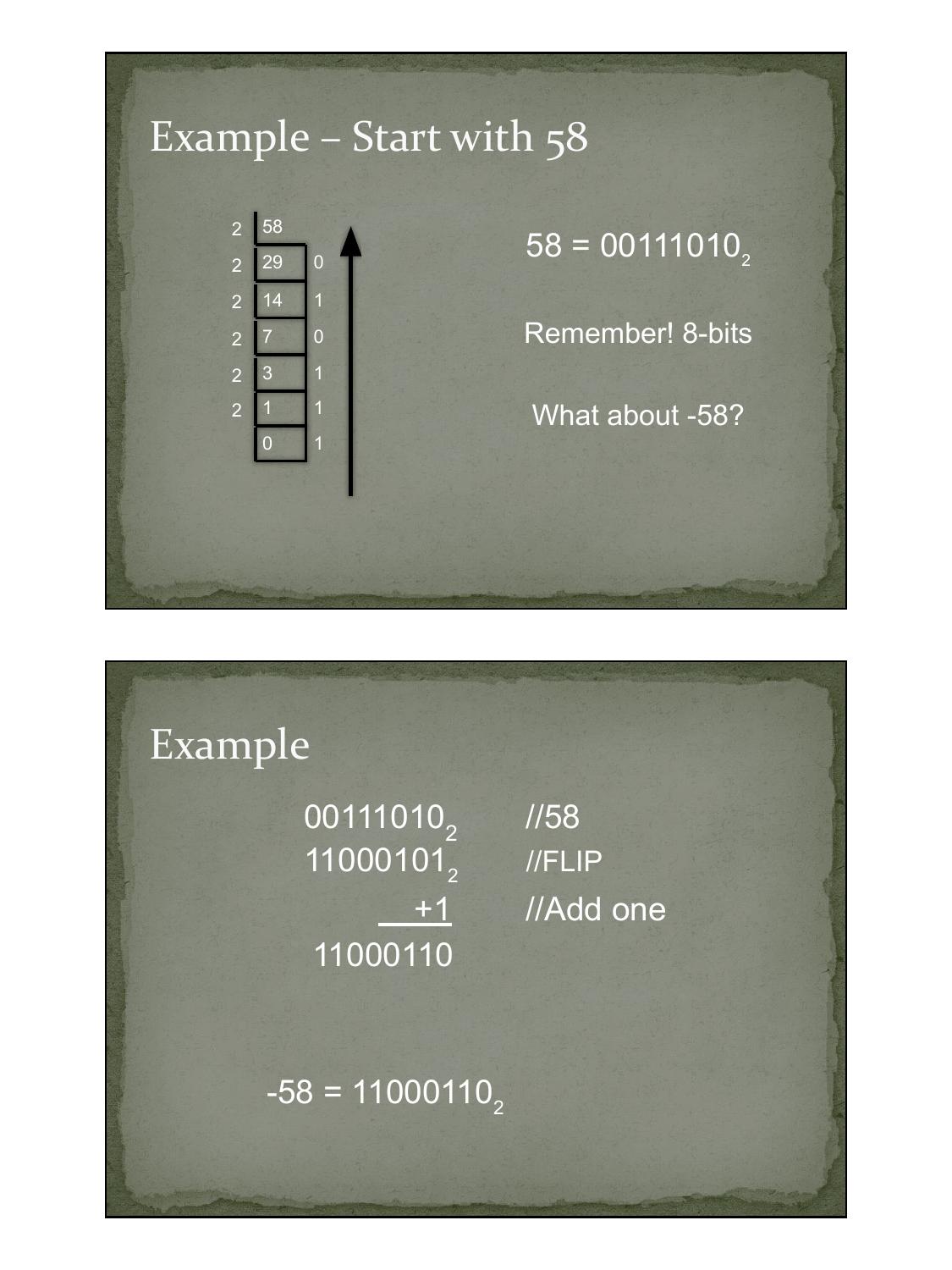

## Now we do the 'addition'

### 0 1 1 0 0 1 0 0 2 <u>1 1 0 0 0 1 1 0  $_2$ </u> 1 0 0 1 0 1 0 1 0 <sub>2</sub>

If there is a leading one, we drop it (remember! 8-bits)

> Answer =  $00101010_2$ (42 !)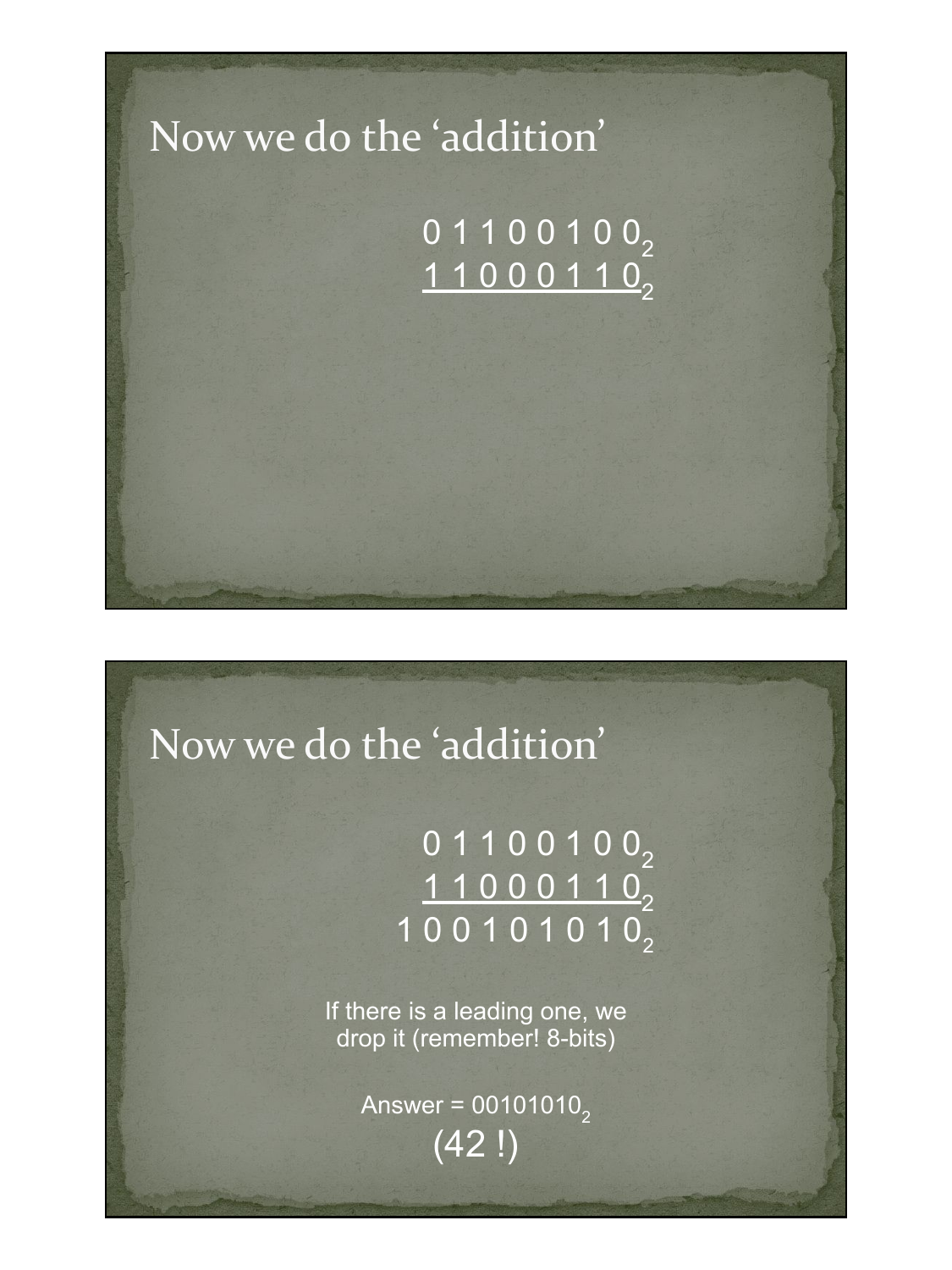

#### *Note:*

*Rather than having our numbers go from 0 to 255 around a clock, we have them go from −128 to 127*